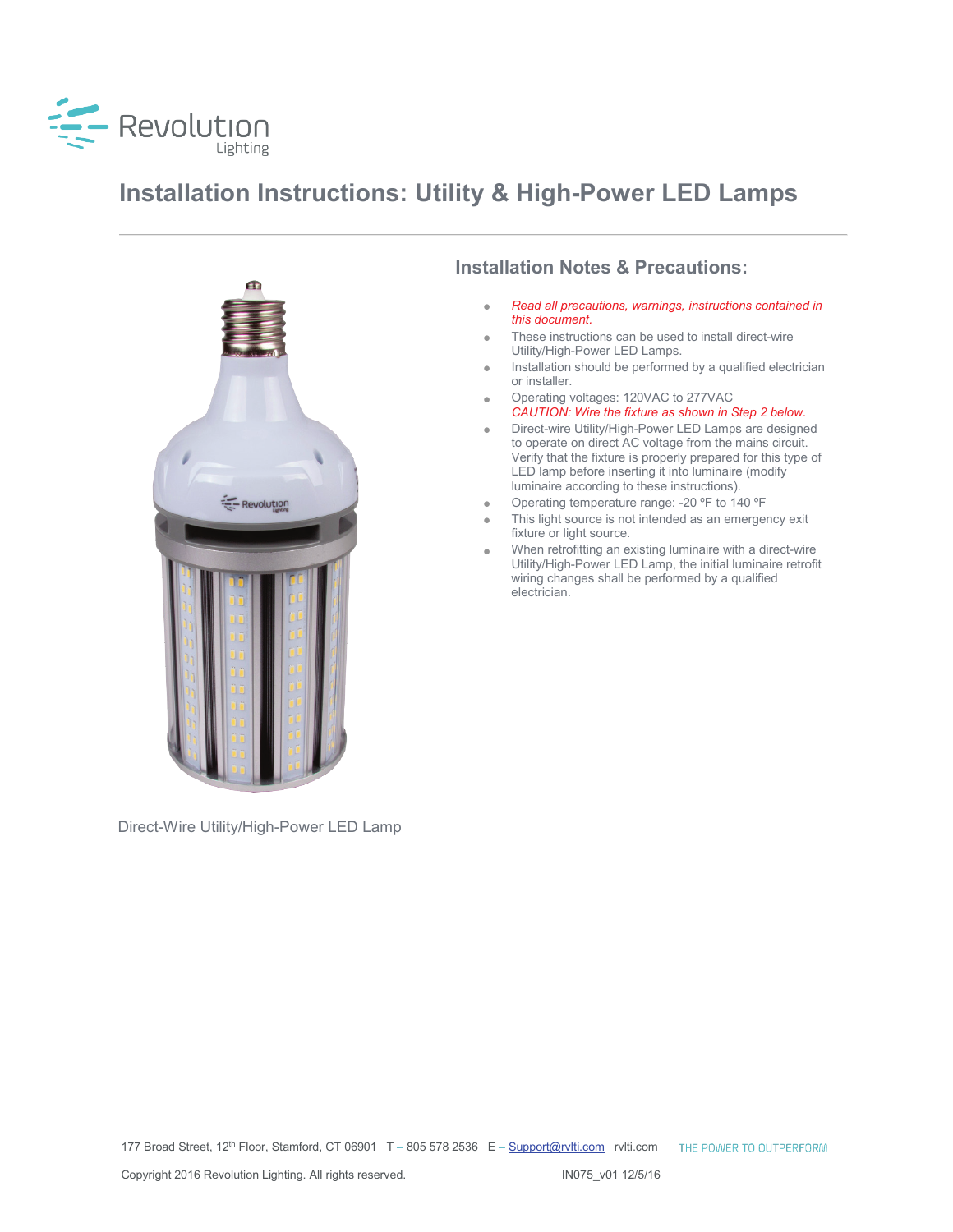

#### **Warnings:**



**WARNING – Risk of fire or electric shock. Do not alter, relocate, or remove wiring, lampholders, ballasts or any other electrical component without first contacting a qualified electrician for assistance.**



**WARNING – To prevent wiring damage or abrasion, do not expose wiring to exposed edges of sheet metal or other sharp objects.**

**WARNING – Always disconnect power for your safety when performing the luminaire modification steps below! In some cases, it may be necessary to test the power feed with the power connected. Only connect the power when doing the testing, then disconnect the power from the luminaire when performing the steps below.**



**WARNING – Always follow local and regional NEMA Electrical codes. NEMA codes provide information on proper procedures, safety guidelines, proper tools, connection methods, and specifications on materials.**

**WARNING – Revolution Lighting Technologies, Inc. cannot and will not be liable for any modifications or results of modifications to electrical devices or luminaires. These instructions are provided as a reference. By using the included instructions, you are solely responsible for following all applicable electrical safety procedures, codes, methods, and materials. If you are unsure about any electrical modification or installation, please consult a licensed electrician or electrical contractor in your area.**

**Cautions:**



**CAUTION – Risk of Shock. Use in Dry or Damp Locations Only.**

**CAUTION – Do NOT install a direct-wire LED Utility/High-Power Lamp into an HID luminaire containing a live ballast, ignitor, and capacitor. These components must be disconnected during initial installation.**



**A** CAUTION – Do not make or alter any open holes in an enclosure of wiring or **electrical components during lamp installation.**